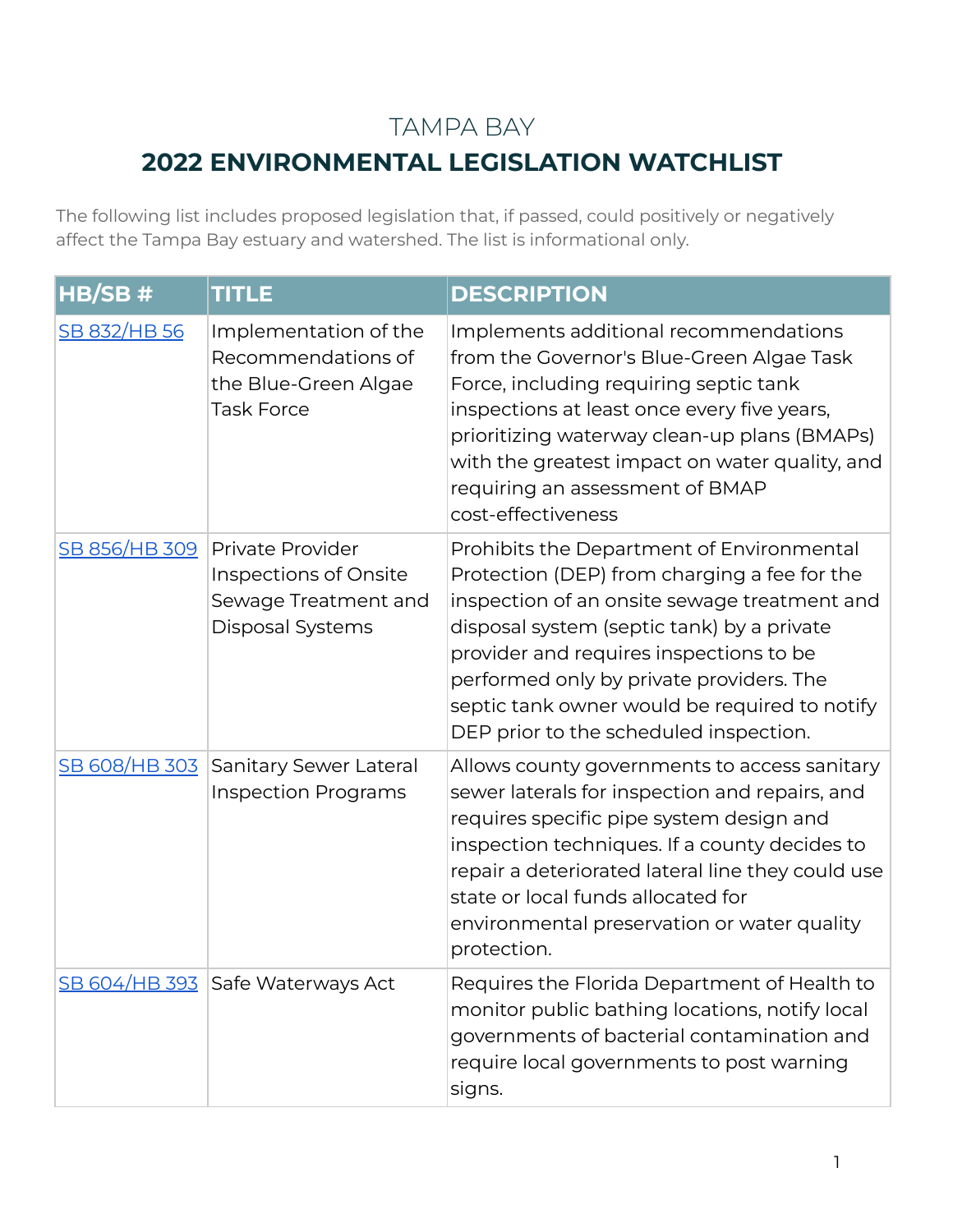| <b>SB1000</b>        | <b>Nutrient Application</b><br>Rates                                    | Amends agricultural fertilizer regulations to<br>define "certified professionals" and "rate<br>tailoring;" authorizing producers to use written<br>recommendations from certified professionals<br>to tailor their recommended nutrient<br>application rates under certain circumstances;<br>requiring revisions to recommended<br>application rates by certain state universities<br>and Florida College System institutions to<br>authorize rate tailoring, etc. |
|----------------------|-------------------------------------------------------------------------|--------------------------------------------------------------------------------------------------------------------------------------------------------------------------------------------------------------------------------------------------------------------------------------------------------------------------------------------------------------------------------------------------------------------------------------------------------------------|
|                      | <b>SB 904/HB 807 Agricultural Practices</b>                             | Requires the Department of Agriculture to<br>develop and adopt rules governing<br>agricultural best management practices or<br>other measures to reduce water pollution, and<br>impose penalties for failing to follow them.                                                                                                                                                                                                                                       |
|                      | SB 1210/HB 909 Development of Current<br>or Former Agricultural<br>Land | Creates a presumption that the application of<br>pesticides on agricultural lands is being<br>lawfully applied and provides for certain<br>agricultural lands to be exempt from any<br>further regulation by FDEP. The bill also allows<br>landowners to voluntarily apply for Brownfield<br>site rehabilitation.                                                                                                                                                  |
| <u>SB 198/HB 349</u> | <b>Seagrass Mitigation</b><br><b>Banks</b>                              | Allows the Board of Trustees to establish<br>seagrass mitigation banks in state-owned<br>submerged lands to offset "unavoidable" loss<br>elsewhere of seagrass from coastal<br>development projects.                                                                                                                                                                                                                                                               |
|                      | SB 7012/HB 1151 Per- and Polyfluoralkyl<br><b>Substances Task Force</b> | Creates a task force to develop<br>recommendations for the regulation of per-<br>and polyfluoralkyl (PFAS) substances,<br>including establishing a drinking water and<br>groundwater standard, methods and funding<br>for cleanup, and waste management<br>methods. The task force would be required to<br>meet no later than October 2022.                                                                                                                        |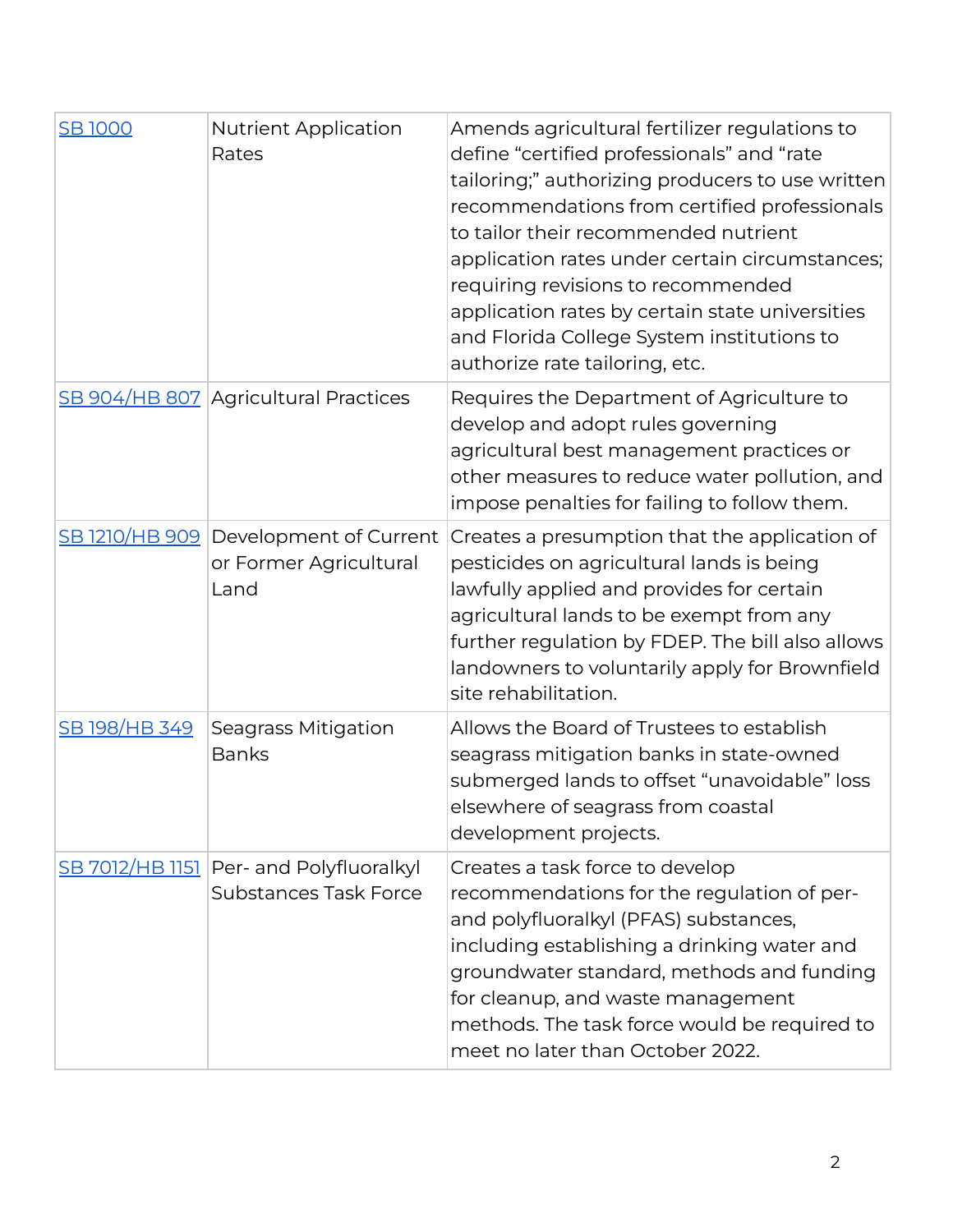| <b>SB 690/HB 691</b>             | Resilience-related<br><b>Advisory Committees</b> | Permits resiliency-related committees that are<br>geographically spread to meet remotely via<br>communications media technology (CMT).<br>The CMT must allow for all attendees to be<br>able to audibly communicate, as would be<br>allowed if they were physically present. The bill<br>provides for the public notice of such<br>meetings to detail how interested members of<br>the public may participate.                                                                                                                                                                                       |
|----------------------------------|--------------------------------------------------|------------------------------------------------------------------------------------------------------------------------------------------------------------------------------------------------------------------------------------------------------------------------------------------------------------------------------------------------------------------------------------------------------------------------------------------------------------------------------------------------------------------------------------------------------------------------------------------------------|
| <u>SB 224/HB 105</u>             | Regulation of Smoking<br>in Public Places        | Authorizes counties and municipalities to<br>restrict smoking at public beaches and public<br>parks and prohibits smoking at state parks.                                                                                                                                                                                                                                                                                                                                                                                                                                                            |
| <b>SB 1816/ HB</b><br>1377       | Land Acquisition Trust<br>Fund                   | SB 1816 (Stewart) sets a minimum annual<br>funding level for Florida Forever of \$100 million<br>from the Land Acquisition Trust Fund. It would<br>extend the deadline for payments on bonds<br>issued to fund acquisitions under the program<br>from 2040 to 2054, allowing issuance of new<br>20-year bonds. It would prohibit funds being<br>spent on agency administrative expenses. HB<br>1377 (Roth) would set a minimum funding<br>level of \$350 million or 40 percent of the Land<br>Acquisition Trust Fund for Florida Forever. It<br>would revise the Florida Forever funding<br>formula. |
| SB 1940                          | Statewide Flooding and                           | Establishes the Office of Resiliency within the<br>Sea Level Rise Resilience Executive Office of the Governor to be headed<br>by a Chief Resilience Officer.                                                                                                                                                                                                                                                                                                                                                                                                                                         |
| SB 1426/HB 965 Water Quality     | <b>Enhancement Areas</b>                         | Allows adverse water quality impacts to be<br>offset through water quality enhancement<br>areas and offset credit purchasing.<br>Enhancement credits would be defined as a<br>standard unit of measure to represent a<br>quantity of pollutants removed.                                                                                                                                                                                                                                                                                                                                             |
| <u>SB 1744/HB</u><br><u>1339</u> | Phosphogypsum Stacks                             | Requires FDEP to create and maintain an<br>online database, accessible to the public, that                                                                                                                                                                                                                                                                                                                                                                                                                                                                                                           |